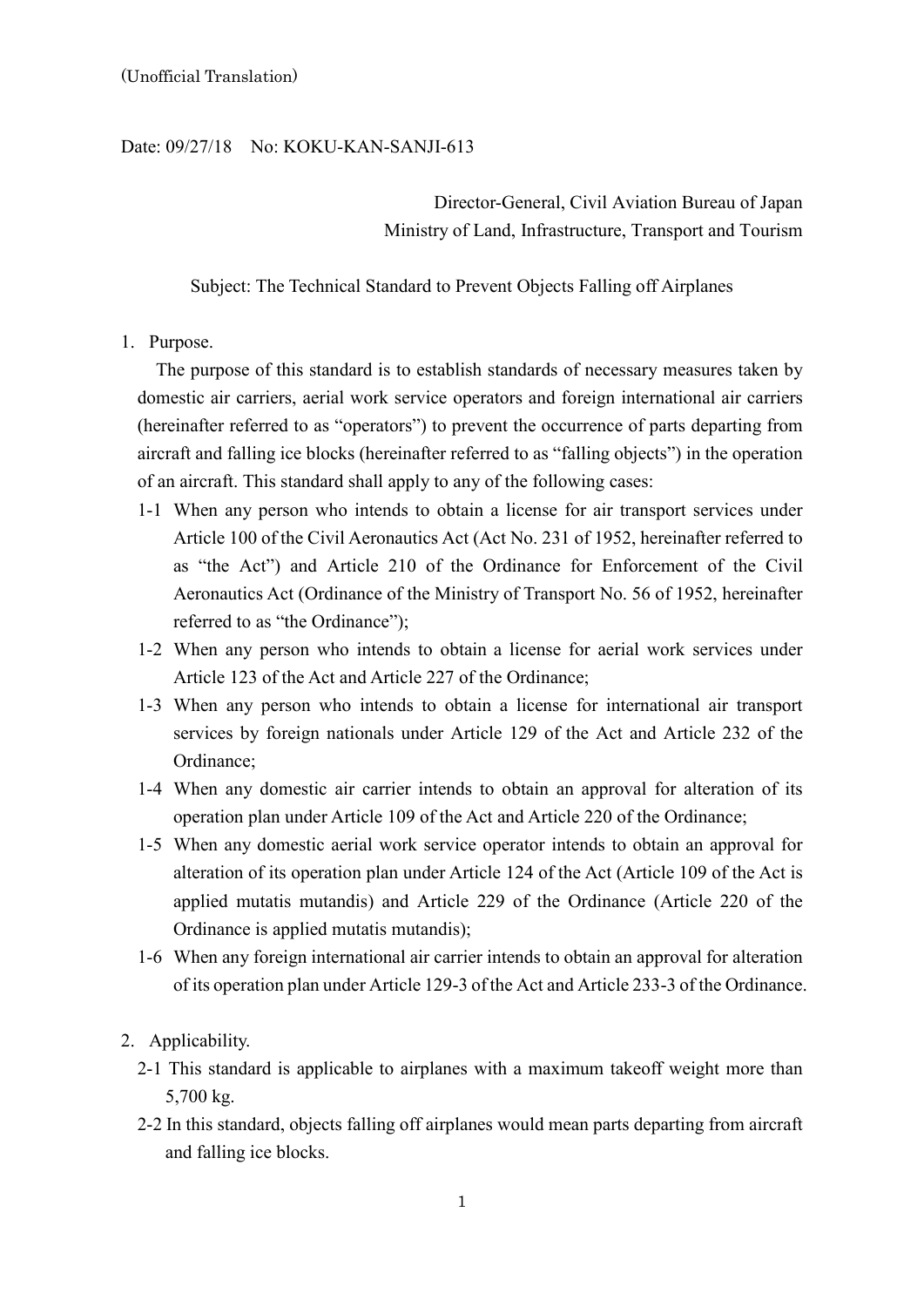3. Application for Licenses or Authorization.

When any operator intends to obtain a business license or approval for alteration of its operation plan, the operator shall submit an application describing the following matters (3-1 through 3-3).

3-1 Engineering management.

The operators must have a system to collect the information of falling objects, analyze and assess from the engineering aspect, and based on these results, they should develop countermeasures (inspection, maintenance and others) and implement them.

## 3-2 Corrective actions.

3-2-1 Accomplishing technical documents effective to prevent falling objects.

The operators shall accomplish technical documents (e.g., Service Bulletins) issued by aircraft and component manufacturers that are considered effective to prevent falling objects; provided, however, that this shall not apply to the case of implementing equivalent measures acknowledged by these manufacturers are acceptable.

3-2-2 Other measures.

In addition to the measures stipulated in the preceding paragraph, the operators themselves shall take measures necessary for preventing falling objects.

3-3 Education and Training.

The operators must provide education and training to flight crew, maintenance staff and ground handling staff about measures to prevent falling objects.

## Supplementary Provisions (September 27, 2018)

- 1. This standard affects persons described in paragraph 1, 1-1 and 1-2 applying for a new license for air transport services and aerial work services after January 15, 2019.
- 2. This standard affects persons described in paragraph 1, 1-3 applying for a new license for international air transport services by foreign nationals after March 15, 2019.
- 3. This standard affects domestic operators described in paragraph 1, 1-4 and 1-5 applying for an approval for alteration of the operation plan after January 15, 2019.
- 4. This standard affects foreign international operators described in paragraph 1, 1-6 applying for an approval for alteration of the operation plan after March 15, 2019.

Direct your questions or comments to Transport Standards Staff, Air Transport Safety Unit, Civil Aviation Bureau of Japan, Ministry of Land, Infrastructure, Transport and Tourism, phone +81-3-5253-8732, Fax +81-3-5253-1661, E-mail: g\_CAB\_GIJ\_UNK@mlit.go.jp.